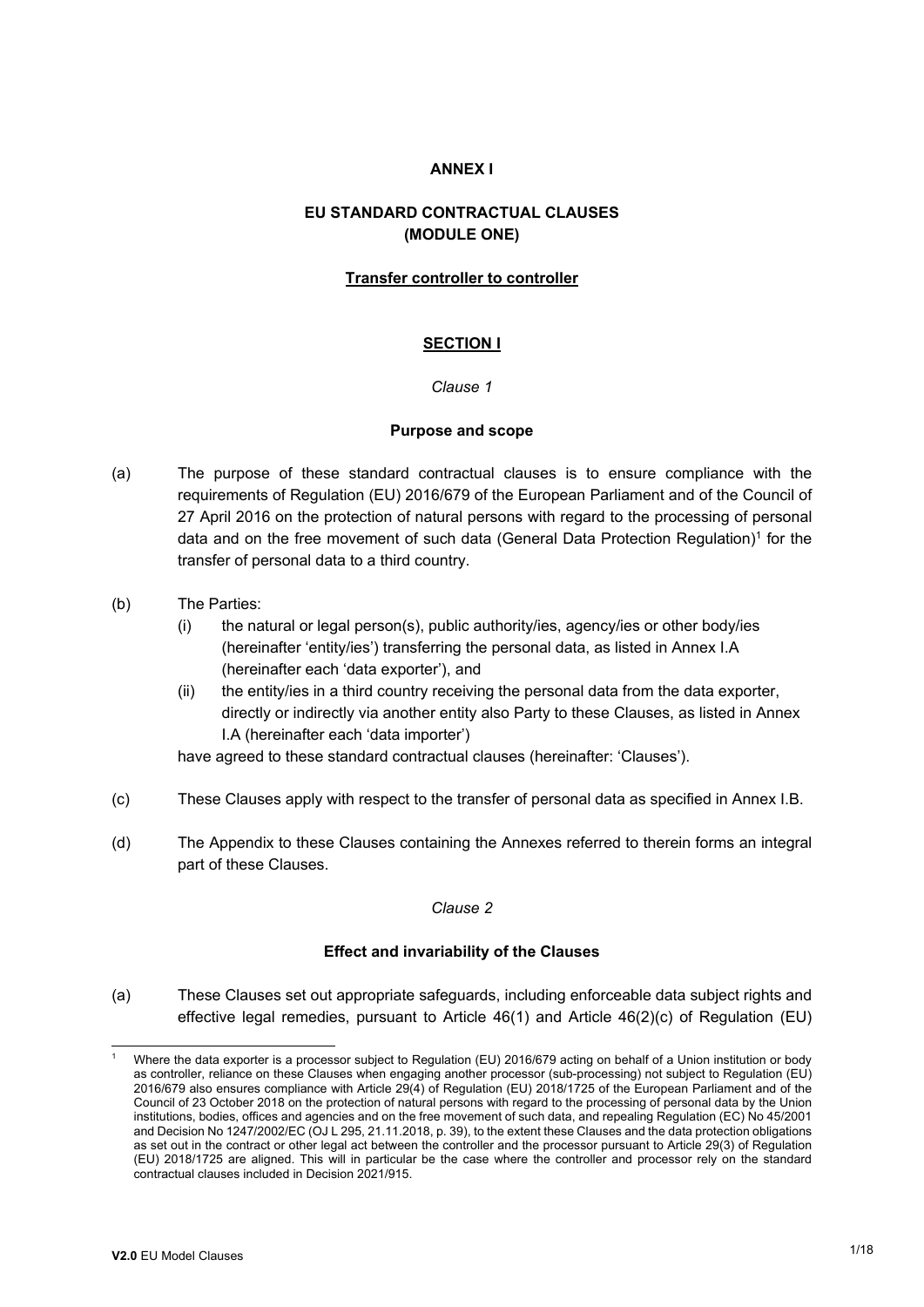2016/679 and, with respect to data transfers from controllers to processors and/or processors to processors, standard contractual clauses pursuant to Article 28(7) of Regulation (EU) 2016/679, provided they are not modified, except to select the appropriate Module(s) or to add or update information in the Appendix. This does not prevent the Parties from including the standard contractual clauses laid down in these Clauses in a wider contract and/or to add other clauses or additional safeguards, provided that they do not contradict, directly or indirectly, these Clauses or prejudice the fundamental rights or freedoms of data subjects.

(b) These Clauses are without prejudice to obligations to which the data exporter is subject by virtue of Regulation (EU) 2016/679.

# *Clause 3*

# **Third-party beneficiaries**

- (a) Data subjects may invoke and enforce these Clauses, as third-party beneficiaries, against the data exporter and/or data importer, with the following exceptions:
	- (i) Clause 1, Clause 2, Clause 3, Clause 6, Clause 7;
	- (ii) Clause  $8 -$  Clause  $8.5$  (e) and Clause  $8.9(b)$ ;);
	- (iii) Clause  $12 -$  Clause  $12(a)$  and  $(d)$ ;
	- (iv) Clause 13;
	- (v) Clause 15.1(c), (d) and (e);
	- (vi) Clause 16(e);
	- (vii) Clause 18 –Clause 18(a) and (b).
- (b) Paragraph (a) is without prejudice to rights of data subjects under Regulation (EU) 2016/679.

## *Clause 4*

## **Interpretation**

- (a) Where these Clauses use terms that are defined in Regulation (EU) 2016/679, those terms shall have the same meaning as in that Regulation.
- (b) These Clauses shall be read and interpreted in the light of the provisions of Regulation (EU) 2016/679.
- (c) These Clauses shall not be interpreted in a way that conflicts with rights and obligations provided for in Regulation (EU) 2016/679.

### *Clause 5*

## **Hierarchy**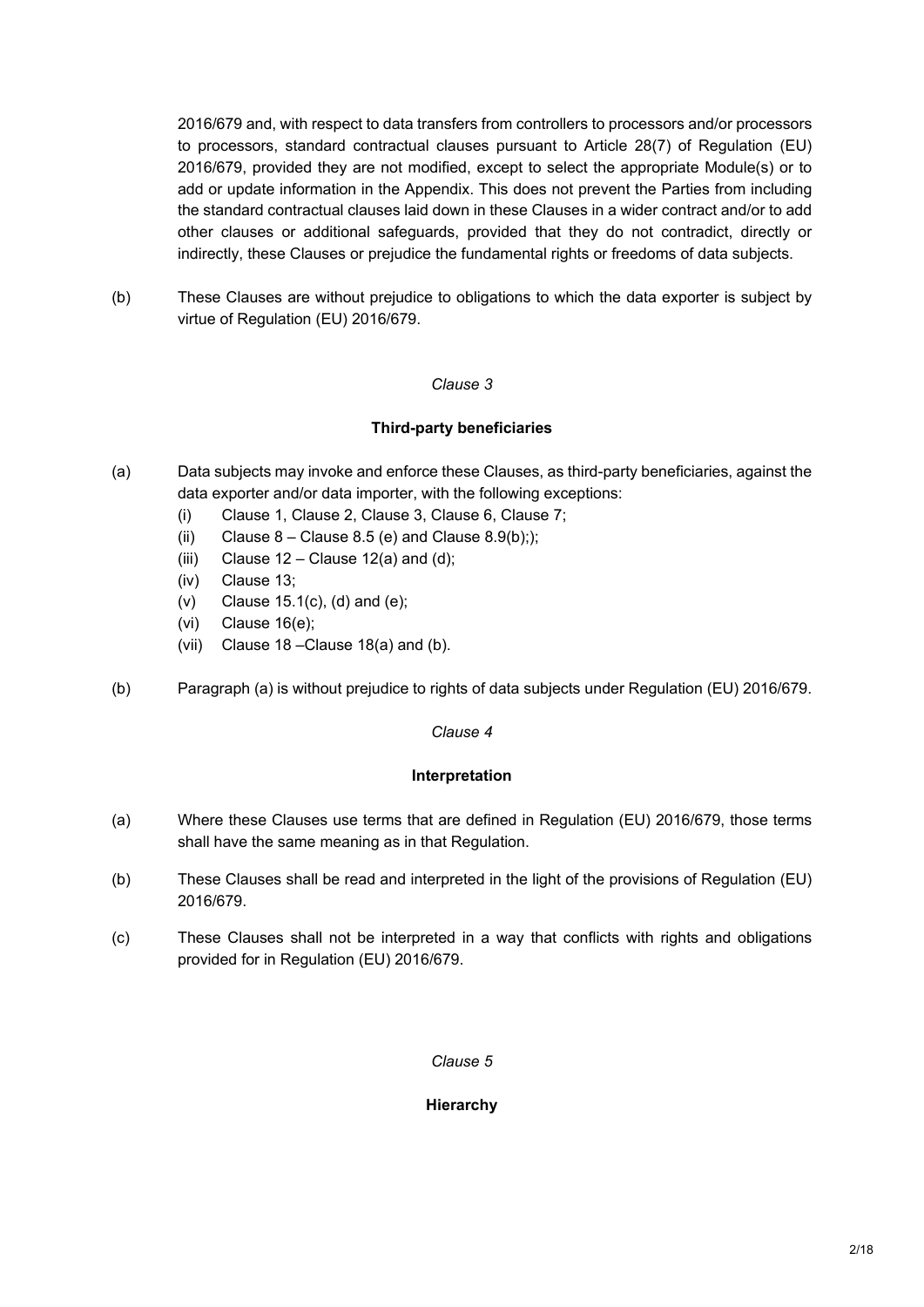In the event of a contradiction between these Clauses and the provisions of related agreements between the Parties, existing at the time these Clauses are agreed or entered into thereafter, these Clauses shall prevail.

### *Clause 6*

## **Description of the transfer(s)**

The details of the transfer(s), and in particular the categories of personal data that are transferred and the purpose(s) for which they are transferred, are specified in Annex I.B.

## *Clause 7*

## **Docking clause**

- (a) An entity that is not a Party to these Clauses may, with the agreement of the Parties, accede to these Clauses at any time, either as a data exporter or as a data importer, by completing the Appendix and signing Annex I.A.
- (b) Once it has completed the Appendix and signed Annex I.A, the acceding entity shall become a Party to these Clauses and have the rights and obligations of a data exporter or data importer in accordance with its designation in Annex I.A.
- (c) The acceding entity shall have no rights or obligations arising under these Clauses from the period prior to becoming a Party.

# SECTION II – OBLIGATIONS OF THE PARTIES

## *Clause 8*

## **Data protection safeguards**

The data exporter warrants that it has used reasonable efforts to determine that the data importer is able, through the implementation of appropriate technical and organisational measures, to satisfy its obligations under these Clauses.

## 8.1 **Purpose limitatio**n

The data importer shall process the personal data only for the specific purpose(s) of the transfer, as set out in Annex I.

B. It may only process the personal data for another purpose:

- (a) where it has obtained the data subject's prior consent;
- (b) where necessary for the establishment, exercise or defence of legal claims in the context of specific administrative, regulatory or judicial proceedings; or
- (c) where necessary in order to protect the vital interests of the data subject or of another natural person.

## 8.2 **Transparency**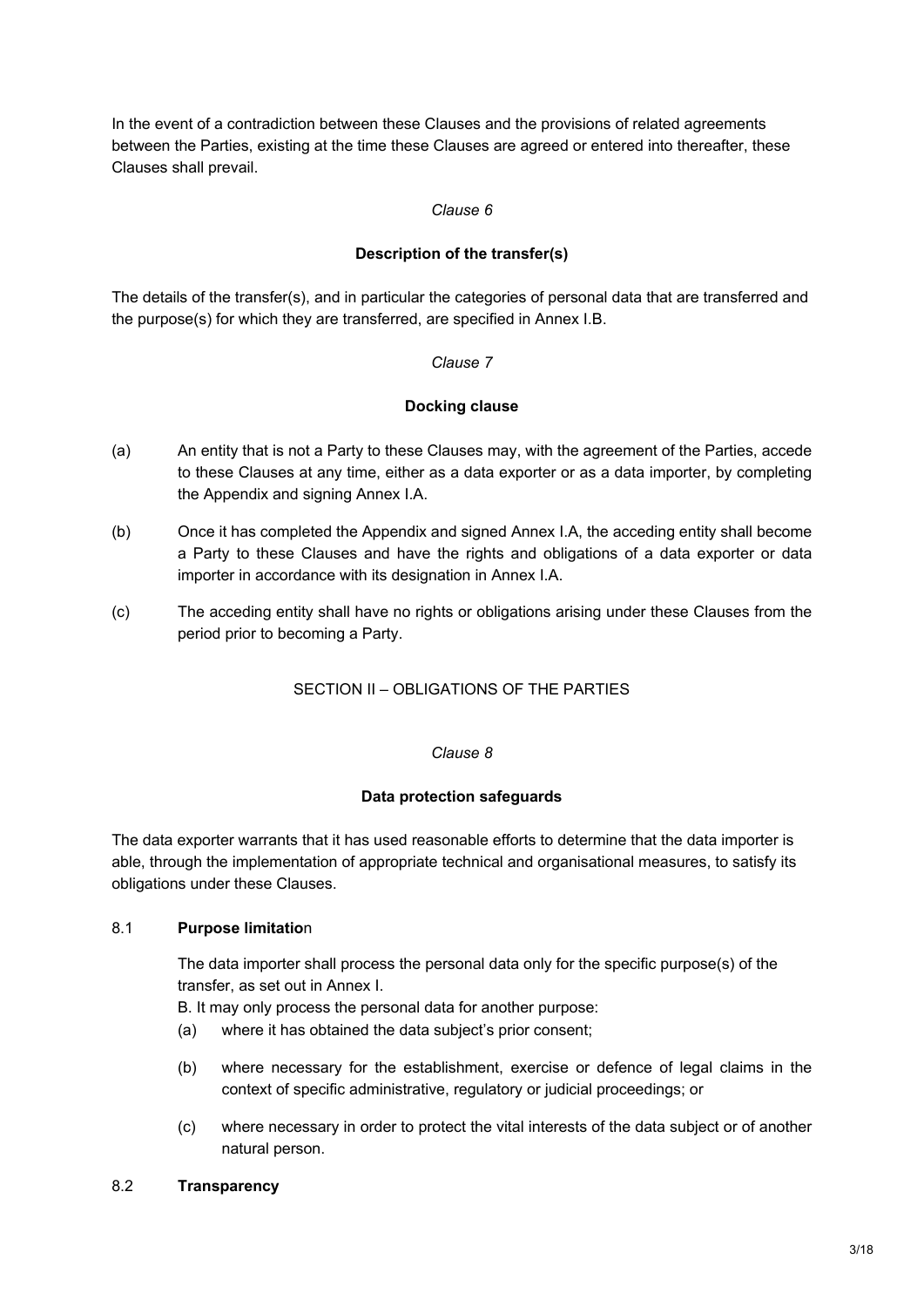- (a) In order to enable data subjects to effectively exercise their rights pursuant to Clause 10, the data importer shall inform them, either directly or through the data exporter:
	- (i) of its identity and contact details;
	- (ii) of the categories of personal data processed;
	- (iii) of the right to obtain a copy of these Clauses;
	- (iv) where it intends to onward transfer the personal data to any third party/ies, of the recipient or categories of recipients (as appropriate with a view to providing meaningful information), the purpose of such onward transfer and the ground therefore pursuant to Clause 8.7.
- (b) Paragraph (a) shall not apply where the data subject already has the information, including when such information has already been provided by the data exporter, or providing the information proves impossible or would involve a disproportionate effort for the data importer. In the latter case, the data importer shall, to the extent possible, make the information publicly available.
- (c) On request, the Parties shall make a copy of these Clauses, including the Appendix as completed by them, available to the data subject free of charge. To the extent necessary to protect business secrets or other confidential information, including personal data, the Parties may redact part of the text of the Appendix prior to sharing a copy, but shall provide a meaningful summary where the data subject would otherwise not be able to understand its content or exercise his/her rights. On request, the Parties shall provide the data subject with the reasons for the redactions, to the extent possible without revealing the redacted information.
- (d) Paragraphs (a) to (c) are without prejudice to the obligations of the data exporter under Articles 13 and 14 of Regulation (EU) 2016/679.

## 8.3 **Accuracy and data minimisation**

- (a) Each Party shall ensure that the personal data is accurate and, where necessary, kept up to date. The data importer shall take every reasonable step to ensure that personal data that is inaccurate, having regard to the purpose(s) of processing, is erased or rectified without delay.
- (b) If one of the Parties becomes aware that the personal data it has transferred or received is inaccurate, or has become outdated, it shall inform the other Party without undue delay.
- (c) The data importer shall ensure that the personal data is adequate, relevant and limited to what is necessary in relation to the purpose(s) of processing.

## 8.4 **Storage limitation**

The data importer shall retain the personal data for no longer than necessary for the purpose(s) for which it is processed. It shall put in place appropriate technical or organisational measures to ensure compliance with this obligation, including erasure or anonymisation<sup>2</sup> of the data and all back-ups at the end of the retention period.

<sup>2</sup> This requires rendering the data anonymous in such a way that the individual is no longer identifiable by anyone, in line with recital 26 of Regulation (EU) 2016/679, and that this process is irreversible.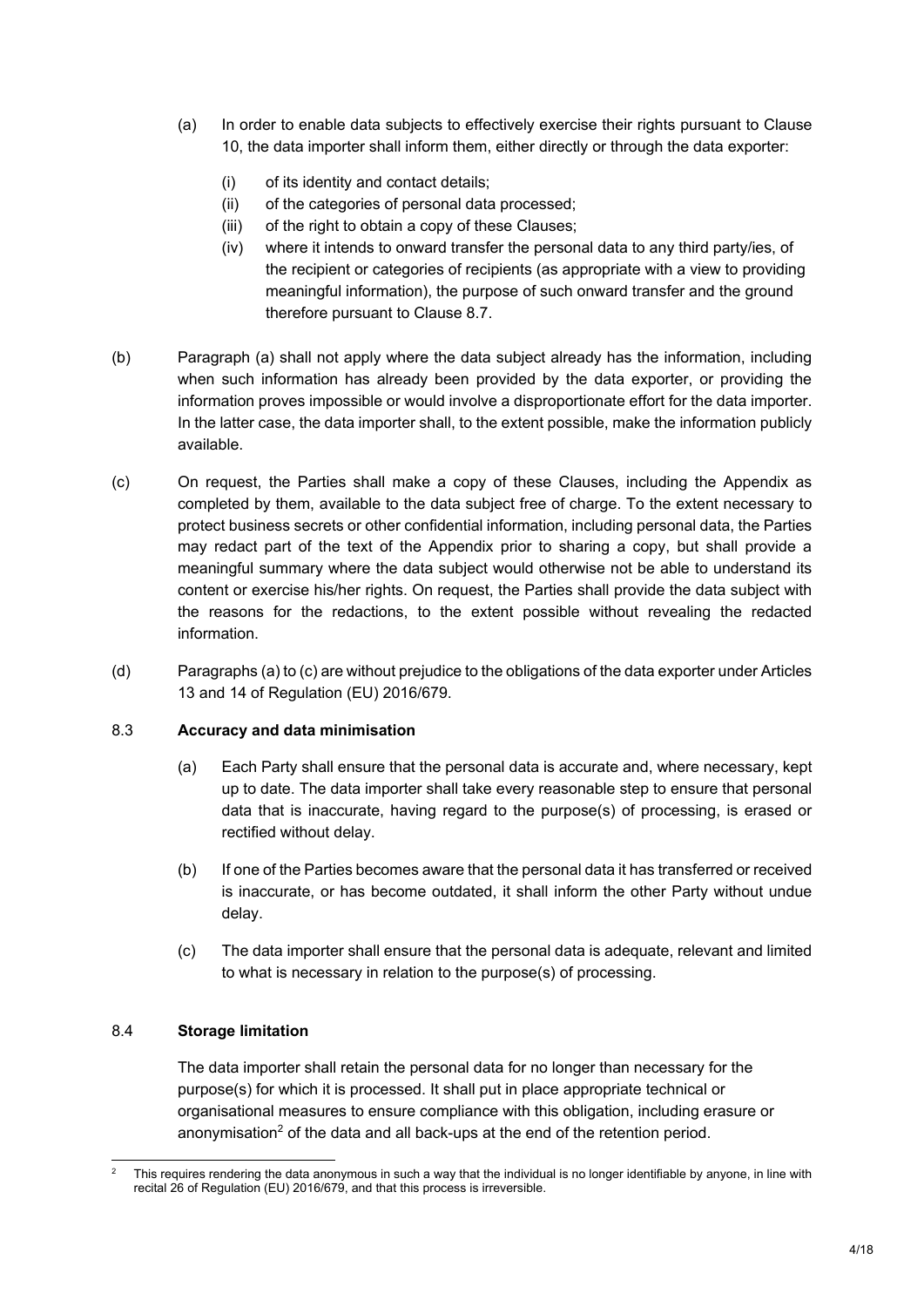# 8.5 **Security of processing**

- (a) The data importer and, during transmission, also the data exporter shall implement appropriate technical and organisational measures to ensure the security of the personal data, including protection against a breach of security leading to accidental or unlawful destruction, loss, alteration, unauthorised disclosure or access (hereinafter 'personal data breach'). In assessing the appropriate level of security, they shall take due account of the state of the art, the costs of implementation, the nature, scope, context and purpose(s) of processing and the risks involved in the processing for the data subject. The Parties shall in particular consider having recourse to encryption or pseudonymisation, including during transmission, where the purpose of processing can be fulfilled in that manner.
- (b) The Parties have agreed on the technical and organisational measures set out in Annex II. The data importer shall carry out regular checks to ensure that these measures continue to provide an appropriate level of security.
- (c) The data importer shall ensure that persons authorised to process the personal data have committed themselves to confidentiality or are under an appropriate statutory obligation of confidentiality.
- (d) In the event of a personal data breach concerning personal data processed by the data importer under these Clauses, the data importer shall take appropriate measures to address the personal data breach, including measures to mitigate its possible adverse effects.
- (e) In case of a personal data breach that is likely to result in a risk to the rights and freedoms of natural persons, the data importer shall without undue delay notify both the data exporter and the competent supervisory authority pursuant to Clause 13. Such notification shall contain i) a description of the nature of the breach (including, where possible, categories and approximate number of data subjects and personal data records concerned), ii) its likely consequences, iii) the measures taken or proposed to address the breach, and iv) the details of a contact point from whom more information can be obtained. To the extent it is not possible for the data importer to provide all the information at the same time, it may do so in phases without undue further delay.
- (f) In case of a personal data breach that is likely to result in a high risk to the rights and freedoms of natural persons, the data importer shall also notify without undue delay the data subjects concerned of the personal data breach and its nature, if necessary in cooperation with the data exporter, together with the information referred to in paragraph (e), points ii) to iv), unless the data importer has implemented measures to significantly reduce the risk to the rights or freedoms of natural persons, or notification would involve disproportionate efforts. In the latter case, the data importer shall instead issue a public communication or take a similar measure to inform the public of the personal data breach.
- (g) The data importer shall document all relevant facts relating to the personal data breach, including its effects and any remedial action taken, and keep a record thereof.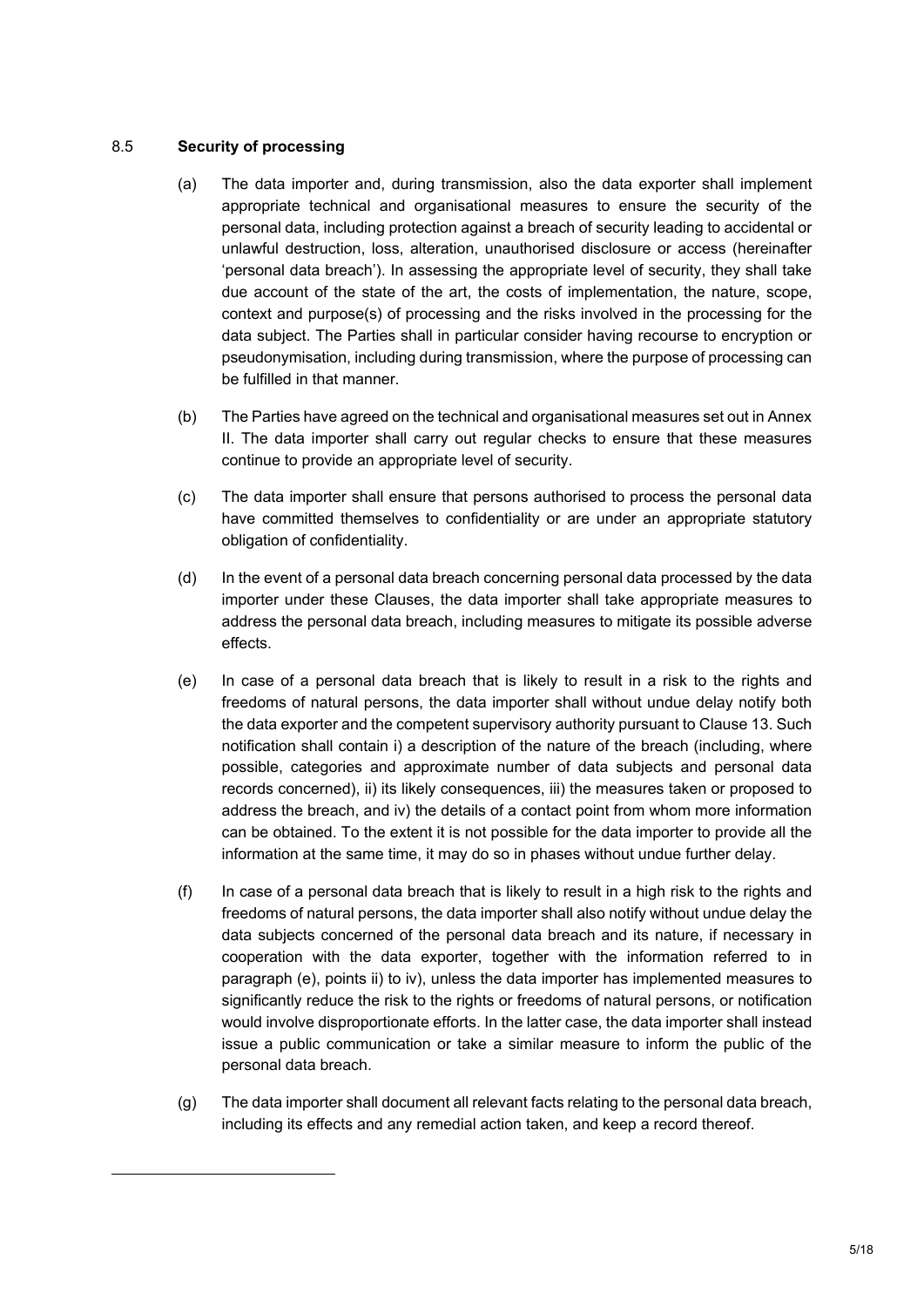## 8.6 **Sensitive data**

Where the transfer involves personal data revealing racial or ethnic origin, political opinions, religious or philosophical beliefs, or trade union membership, genetic data, or biometric data for the purpose of uniquely identifying a natural person, data concerning health or a person's sex life or sexual orientation, or data relating to criminal convictions or offences (hereinafter 'sensitive data'), the data importer shall apply specific restrictions and/or additional safeguards adapted to the specific nature of the data and the risks involved. This may include restricting the personnel permitted to access the personal data, additional security measures (such as pseudonymisation) and/or additional restrictions with respect to further disclosure.

# 8.7 **Onward transfers**

The data importer shall not disclose the personal data to a third party located outside the European Union<sup>3</sup> (in the same country as the data importer or in another third country, hereinafter 'onward transfer') unless the third party is or agrees to be bound by these Clauses, under the appropriate Module. Otherwise, an onward transfer by the data importer may only take place if:

- (i) it is to a country benefitting from an adequacy decision pursuant to Article 45 of Regulation (EU) 2016/679 that covers the onward transfer;
- (ii) the third party otherwise ensures appropriate safeguards pursuant to Articles 46 or 47 of Regulation (EU) 2016/679 with respect to the processing in question;
- (iii) the third party enters into a binding instrument with the data importer ensuring the same level of data protection as under these Clauses, and the data importer provides a copy of these safeguards to the data exporter;
- (iv) it is necessary for the establishment, exercise or defence of legal claims in the context of specific administrative, regulatory or judicial proceedings;
- (v) it is necessary in order to protect the vital interests of the data subject or of another natural person; or
- (vi) where none of the other conditions apply, the data importer has obtained the explicit consent of the data subject for an onward transfer in a specific situation, after having informed him/her of its purpose(s), the identity of the recipient and the possible risks of such transfer to him/her due to the lack of appropriate data protection safeguards. In this case, the data importer shall inform the data exporter and, at the request of the latter, shall transmit to it a copy of the information provided to the data subject.

Any onward transfer is subject to compliance by the data importer with all the other safeguards under these Clauses, in particular purpose limitation.

## 8.8 **Processing under the authority of the data importer**

The data importer shall ensure that any person acting under its authority, including a processor, processes the data only on its instructions.

<sup>3</sup> The Agreement on the European Economic Area (EEA Agreement) provides for the extension of the European Union's internal market to the three EEA States Iceland, Liechtenstein and Norway. The Union data protection legislation, including Regulation (EU) 2016/679, is covered by the EEA Agreement and has been incorporated into Annex XI thereto. Therefore, any disclosure by the data importer to a third party located in the EEA does not qualify as an onward transfer for the purpose of these Clauses.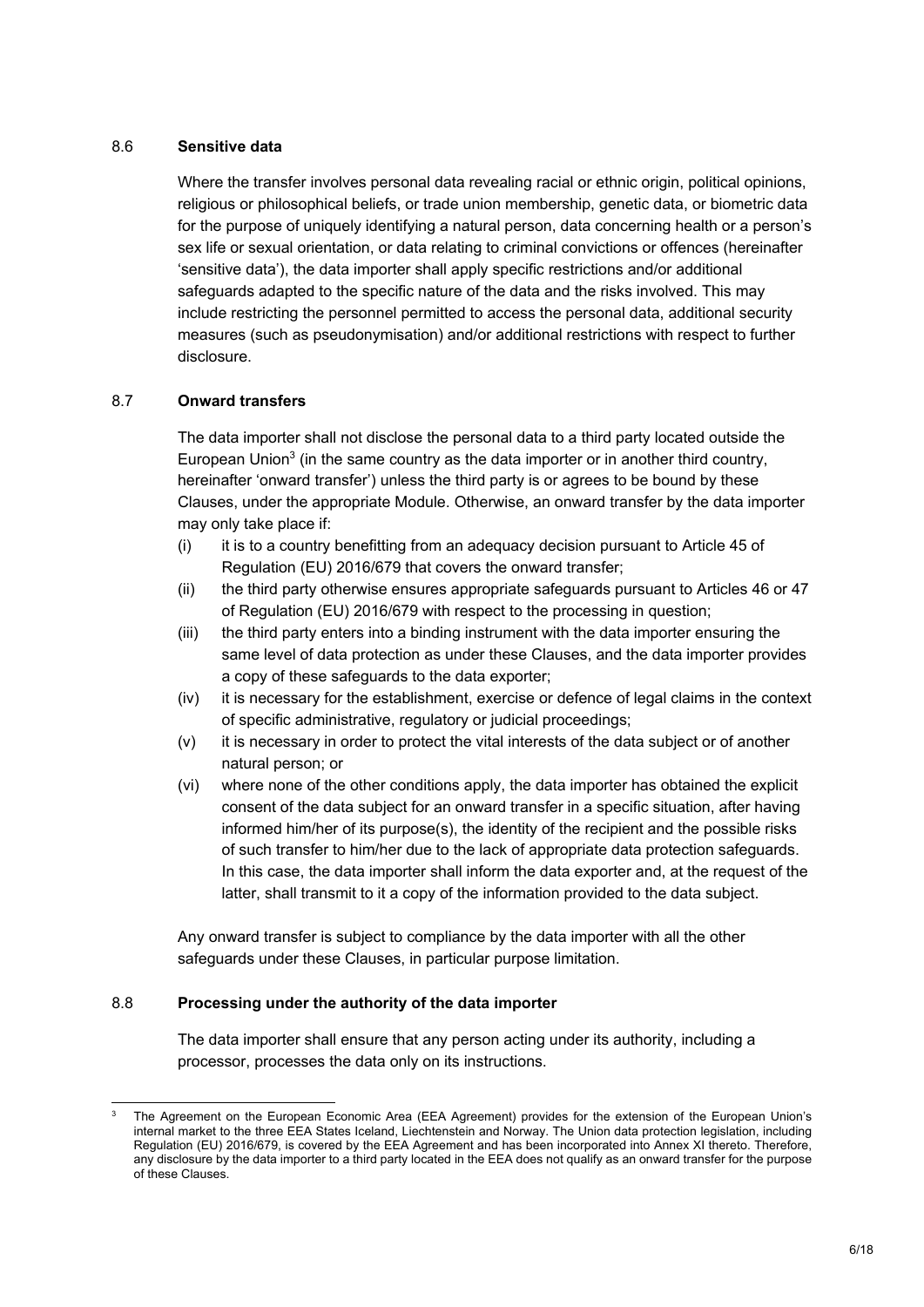## 8.9 **Documentation and compliance**

- (a) Each Party shall be able to demonstrate compliance with its obligations under these Clauses. In particular, the data importer shall keep appropriate documentation of the processing activities carried out under its responsibility.
- (b) The data importer shall make such documentation available to the competent supervisory authority on request.

4

## *Clause 10*

# **Data subject rights**

- (a) The data importer, where relevant with the assistance of the data exporter, shall deal with any enquiries and requests it receives from a data subject relating to the processing of his/her personal data and the exercise of his/her rights under these Clauses without undue delay and at the latest within one month of the receipt of the enquiry or request.<sup>5</sup> The data importer shall take appropriate measures to facilitate such enquiries, requests and the exercise of data subject rights. Any information provided to the data subject shall be in an intelligible and easily accessible form, using clear and plain language.
- (b) In particular, upon request by the data subject the data importer shall, free of charge:
	- (i) provide confirmation to the data subject as to whether personal data concerning him/her is being processed and, where this is the case, a copy of the data relating to him/her and the information in Annex I; if personal data has been or will be onward transferred, provide information on recipients or categories of recipients (as appropriate with a view to providing meaningful information) to which the personal data has been or will be onward transferred, the purpose of such onward transfers and their ground pursuant to Clause 8.7; and provide information on the right to lodge a complaint with a supervisory authority in accordance with Clause 12(c)(i);
	- (ii) rectify inaccurate or incomplete data concerning the data subject;
	- (iii) erase personal data concerning the data subject if such data is being or has been processed in violation of any of these Clauses ensuring third-party beneficiary rights, or if the data subject withdraws the consent on which the processing is based.
- (c) Where the data importer processes the personal data for direct marketing purposes, it shall cease processing for such purposes if the data subject objects to it.
- (d) The data importer shall not make a decision based solely on the automated processing of the personal data transferred (hereinafter 'automated decision'), which would produce legal effects concerning the data subject or similarly significantly affect him/her, unless with the explicit consent of the data subject or if authorised to do so under the laws of the country of destination, provided that such laws lays down suitable measures to safeguard the data

<sup>4</sup> Please note that clause 9 of the SCC only apply to modules 2 and 3 and therefore is left out of this template. To ensure consistency with the SCC as published, reference to the original clause number of the SCC containing all four modules is kept throughout this document.

That period may be extended by a maximum of two more months, to the extent necessary taking into account the complexity and number of requests. The data importer shall duly and promptly inform the data subject of any such extension.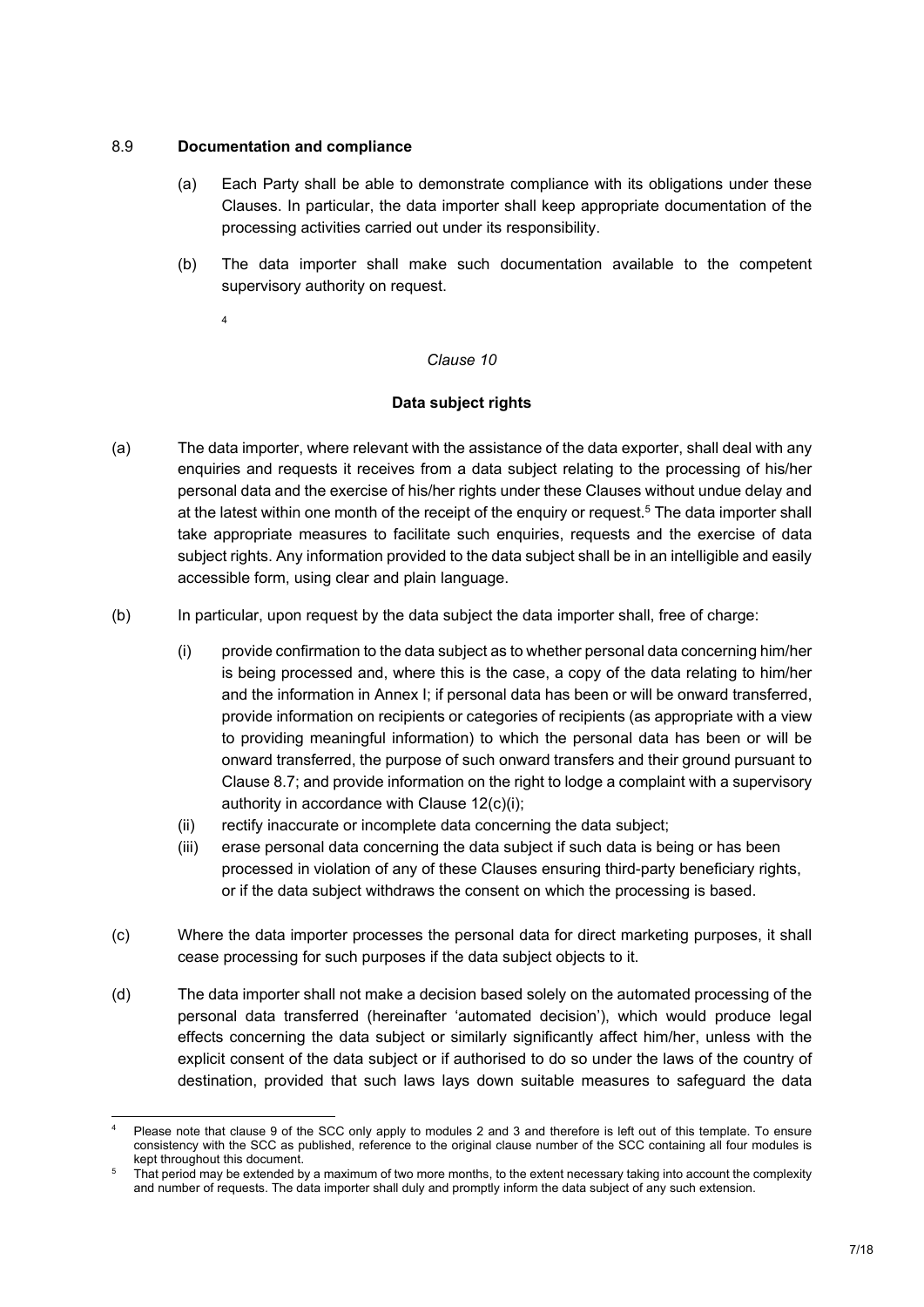subject's rights and legitimate interests. In this case, the data importer shall, where necessary in cooperation with the data exporter:

- (i) inform the data subject about the envisaged automated decision, the envisaged consequences and the logic involved; and
- (ii) implement suitable safeguards, at least by enabling the data subject to contest the decision, express his/her point of view and obtain review by a human being.
- (e) Where requests from a data subject are excessive, in particular because of their repetitive character, the data importer may either charge a reasonable fee taking into account the administrative costs of granting the request or refuse to act on the request.
- (f) The data importer may refuse a data subject's request if such refusal is allowed under the laws of the country of destination and is necessary and proportionate in a democratic society to protect one of the objectives listed in Article 23(1) of Regulation (EU) 2016/679.
- (g) If the data importer intends to refuse a data subject's request, it shall inform the data subject of the reasons for the refusal and the possibility of lodging a complaint with the competent supervisory authority and/or seeking judicial redress.

# *Clause 11*

## **Redress**

- (a) The data importer shall inform data subjects in a transparent and easily accessible format, through individual notice or on its website, of a contact point authorised to handle complaints. It shall deal promptly with any complaints it receives from a data subject.
- (b) In case of a dispute between a data subject and one of the Parties as regards compliance with these Clauses, that Party shall use its best efforts to resolve the issue amicably in a timely fashion. The Parties shall keep each other informed about such disputes and, where appropriate, cooperate in resolving them.
- (c) Where the data subject invokes a third-party beneficiary right pursuant to Clause 3, the data importer shall accept the decision of the data subject to:
	- (i) lodge a complaint with the supervisory authority in the Member State of his/her habitual residence or place of work, or the competent supervisory authority pursuant to Clause 13;
	- (ii) refer the dispute to the competent courts within the meaning of Clause 18.
- (d) The Parties accept that the data subject may be represented by a not-for-profit body, organisation or association under the conditions set out in Article 80(1) of Regulation (EU) 2016/679.
- (e) The data importer shall abide by a decision that is binding under the applicable EU or Member State law.
- (f) The data importer agrees that the choice made by the data subject will not prejudice his/her substantive and procedural rights to seek remedies in accordance with applicable laws.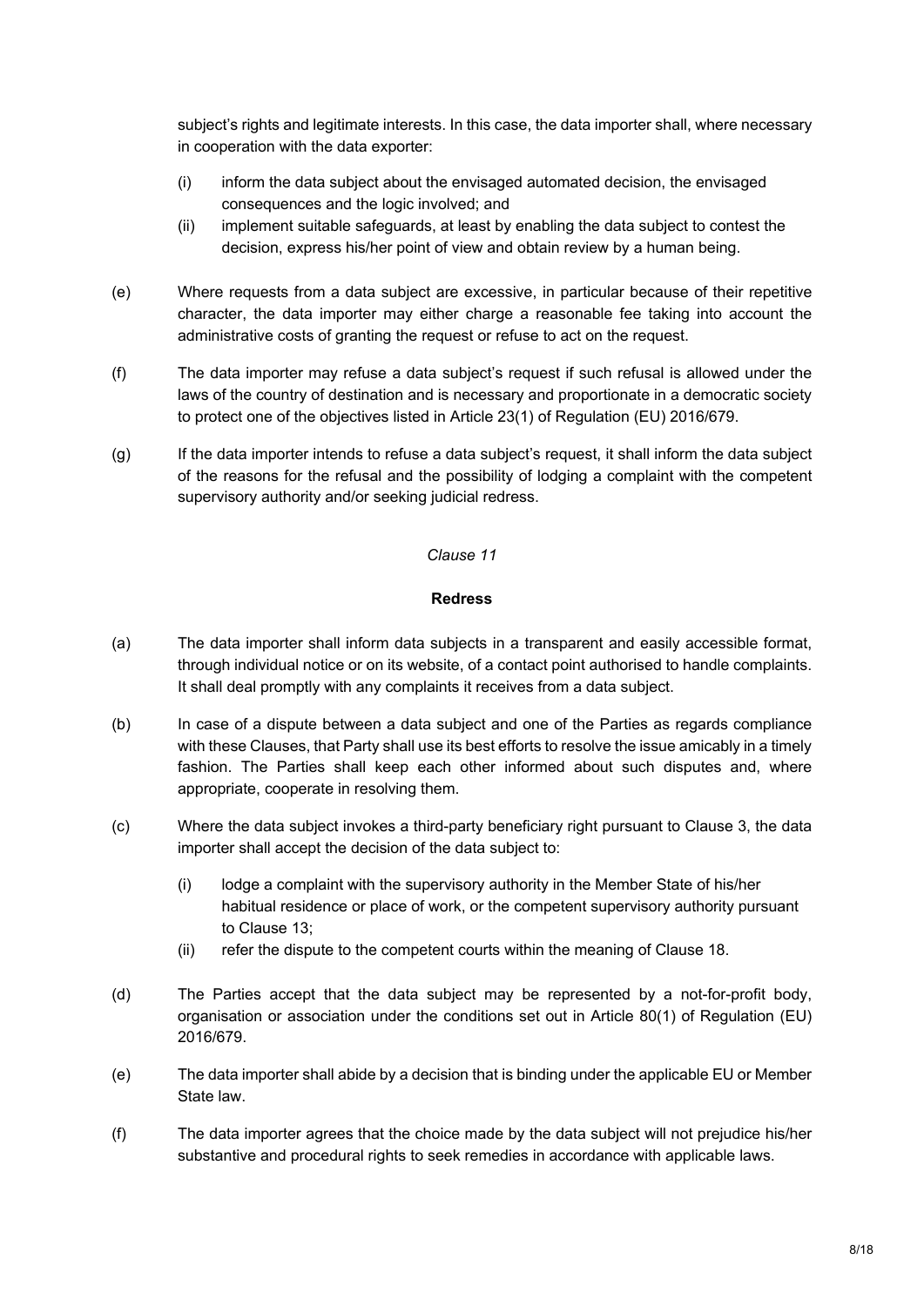# *Clause 12*

# **Liability**

- (a) Each Party shall be liable to the other Party/ies for any damages it causes the other Party/ies by any breach of these Clauses.
- (b) Each Party shall be liable to the data subject, and the data subject shall be entitled to receive compensation, for any material or non-material damages that the Party causes the data subject by breaching the third-party beneficiary rights under these Clauses. This is without prejudice to the liability of the data exporter under Regulation (EU) 2016/679.
- (c) Where more than one Party is responsible for any damage caused to the data subject as a result of a breach of these Clauses, all responsible Parties shall be jointly and severally liable and the data subject is entitled to bring an action in court against any of these Parties.
- (d) The Parties agree that if one Party is held liable under paragraph (c), it shall be entitled to claim back from the other Party/ies that part of the compensation corresponding to its/their responsibility for the damage.
- (e) The data importer may not invoke the conduct of a processor or sub-processor to avoid its own liability.

# *Clause 13*

## **Supervision**

- (a) The supervisory authority with responsibility for ensuring compliance by the data exporter with Regulation (EU) 2016/679 as regards the data transfer, as indicated in Annex I.C, shall act as competent supervisory authority.
- (b) The data importer agrees to submit itself to the jurisdiction of and cooperate with the competent supervisory authority in any procedures aimed at ensuring compliance with these Clauses. In particular, the data importer agrees to respond to enquiries, submit to audits and comply with the measures adopted by the supervisory authority, including remedial and compensatory measures. It shall provide the supervisory authority with written confirmation that the necessary actions have been taken.

# SECTION III – LOCAL LAWS AND OBLIGATIONS IN CASE OF ACCESS BY PUBLIC **AUTHORITIES**

## *Clause 14*

## **Local laws and practices affecting compliance with the Clauses**

(a) The Parties warrant that they have no reason to believe that the laws and practices in the third country of destination applicable to the processing of the personal data by the data importer, including any requirements to disclose personal data or measures authorising access by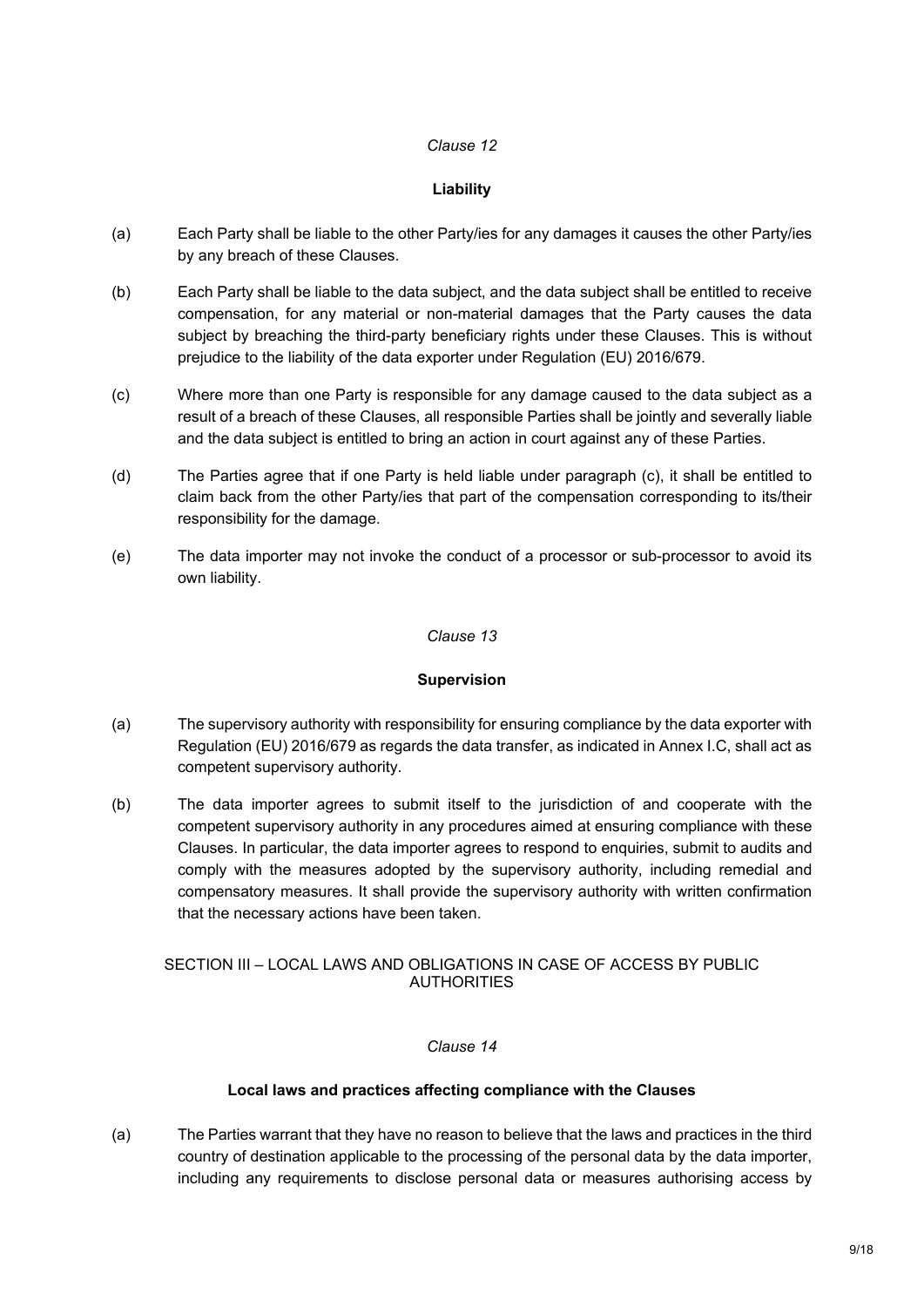public authorities, prevent the data importer from fulfilling its obligations under these Clauses. This is based on the understanding that laws and practices that respect the essence of the fundamental rights and freedoms and do not exceed what is necessary and proportionate in a democratic society to safeguard one of the objectives listed in Article 23(1) of Regulation (EU) 2016/679, are not in contradiction with these Clauses.

- (b) The Parties declare that in providing the warranty in paragraph (a), they have taken due account in particular of the following elements:
	- (i) the specific circumstances of the transfer, including the length of the processing chain, the number of actors involved and the transmission channels used; intended onward transfers; the type of recipient; the purpose of processing; the categories and format of the transferred personal data; the economic sector in which the transfer occurs; the storage location of the data transferred;
	- (ii) the laws and practices of the third country of destination– including those requiring the disclosure of data to public authorities or authorising access by such authorities – relevant in light of the specific circumstances of the transfer, and the applicable limitations and safeguards $6$ ;
	- (iii) any relevant contractual, technical or organisational safeguards put in place to supplement the safeguards under these Clauses, including measures applied during transmission and to the processing of the personal data in the country of destination.
- (c) The data importer warrants that, in carrying out the assessment under paragraph (b), it has made its best efforts to provide the data exporter with relevant information and agrees that it will continue to cooperate with the data exporter in ensuring compliance with these Clauses.
- (d) The Parties agree to document the assessment under paragraph (b) and make it available to the competent supervisory authority on request.
- (e) The data importer agrees to notify the data exporter promptly if, after having agreed to these Clauses and for the duration of the contract, it has reason to believe that it is or has become subject to laws or practices not in line with the requirements under paragraph (a), including following a change in the laws of the third country or a measure (such as a disclosure request) indicating an application of such laws in practice that is not in line with the requirements in paragraph (a).
- (f) Following a notification pursuant to paragraph (e), or if the data exporter otherwise has reason to believe that the data importer can no longer fulfil its obligations under these Clauses, the data exporter shall promptly identify appropriate measures (e.g. technical or organisational measures to ensure security and confidentiality) to be adopted by the data exporter and/or

<sup>6</sup> As regards the impact of such laws and practices on compliance with these Clauses, different elements may be considered as part of an overall assessment. Such elements may include relevant and documented practical experience with prior instances of requests for disclosure from public authorities, or the absence of such requests, covering a sufficiently representative time-frame. This refers in particular to internal records or other documentation, drawn up on a continuous basis in accordance with due diligence and certified at senior management level, provided that this information can be lawfully shared with third parties. Where this practical experience is relied upon to conclude that the data importer will not be prevented from complying with these Clauses, it needs to be supported by other relevant, objective elements, and it is for the Parties to consider carefully whether these elements together carry sufficient weight, in terms of their reliability and representativeness, to support this conclusion. In particular, the Parties have to take into account whether their practical experience is corroborated and not contradicted by publicly available or otherwise accessible, reliable information on the existence or absence of requests within the same sector and/or the application of the law in practice, such as case law and reports by independent oversight bodies.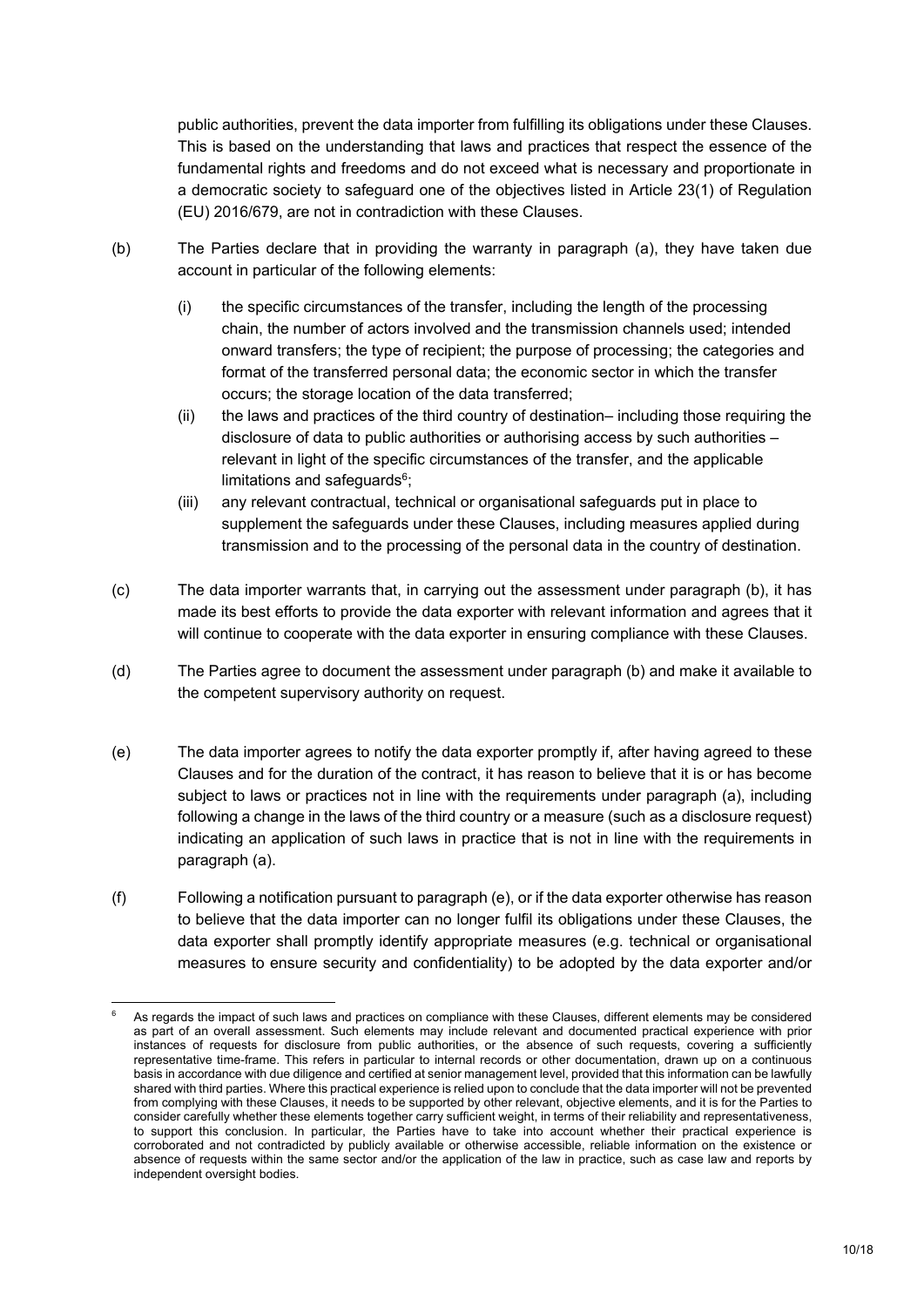data importer to address the situation. The data exporter shall suspend the data transfer if it considers that no appropriate safeguards for such transfer can be ensured, or if instructed by the competent supervisory authority to do so. In this case, the data exporter shall be entitled to terminate the contract, insofar as it concerns the processing of personal data under these Clauses. If the contract involves more than two Parties, the data exporter may exercise this right to termination only with respect to the relevant Party, unless the Parties have agreed otherwise. Where the contract is terminated pursuant to this Clause, Clause 16(d) and (e) shall apply.

### *Clause 15*

## **Obligations of the data importer in case of access by public authorities**

### 15.1 **Notification**

- (a) The data importer agrees to notify the data exporter and, where possible, the data subject promptly (if necessary with the help of the data exporter) if it:
	- (i) receives a legally binding request from a public authority, including judicial authorities, under the laws of the country of destination for the disclosure of personal data transferred pursuant to these Clauses; such notification shall include information about the personal data requested, the requesting authority, the legal basis for the request and the response provided; or
	- (ii) becomes aware of any direct access by public authorities to personal data transferred pursuant to these Clauses in accordance with the laws of the country of destination; such notification shall include all information available to the importer.
- (b) If the data importer is prohibited from notifying the data exporter and/or the data subject under the laws of the country of destination, the data importer agrees to use its best efforts to obtain a waiver of the prohibition, with a view to communicating as much information as possible, as soon as possible. The data importer agrees to document its best efforts in order to be able to demonstrate them on request of the data exporter.
- (c) Where permissible under the laws of the country of destination, the data importer agrees to provide the data exporter, at regular intervals for the duration of the contract, with as much relevant information as possible on the requests received (in particular, number of requests, type of data requested, requesting authority/ies, whether requests have been challenged and the outcome of such challenges, etc.).
- (d) The data importer agrees to preserve the information pursuant to paragraphs (a) to (c) for the duration of the contract and make it available to the competent supervisory authority on request.
- (e) Paragraphs (a) to (c) are without prejudice to the obligation of the data importer pursuant to Clause 14(e) and Clause 16 to inform the data exporter promptly where it is unable to comply with these Clauses.

#### 15.2 **Review of legality and data minimisation**

(a) The data importer agrees to review the legality of the request for disclosure, in particular whether it remains within the powers granted to the requesting public authority, and to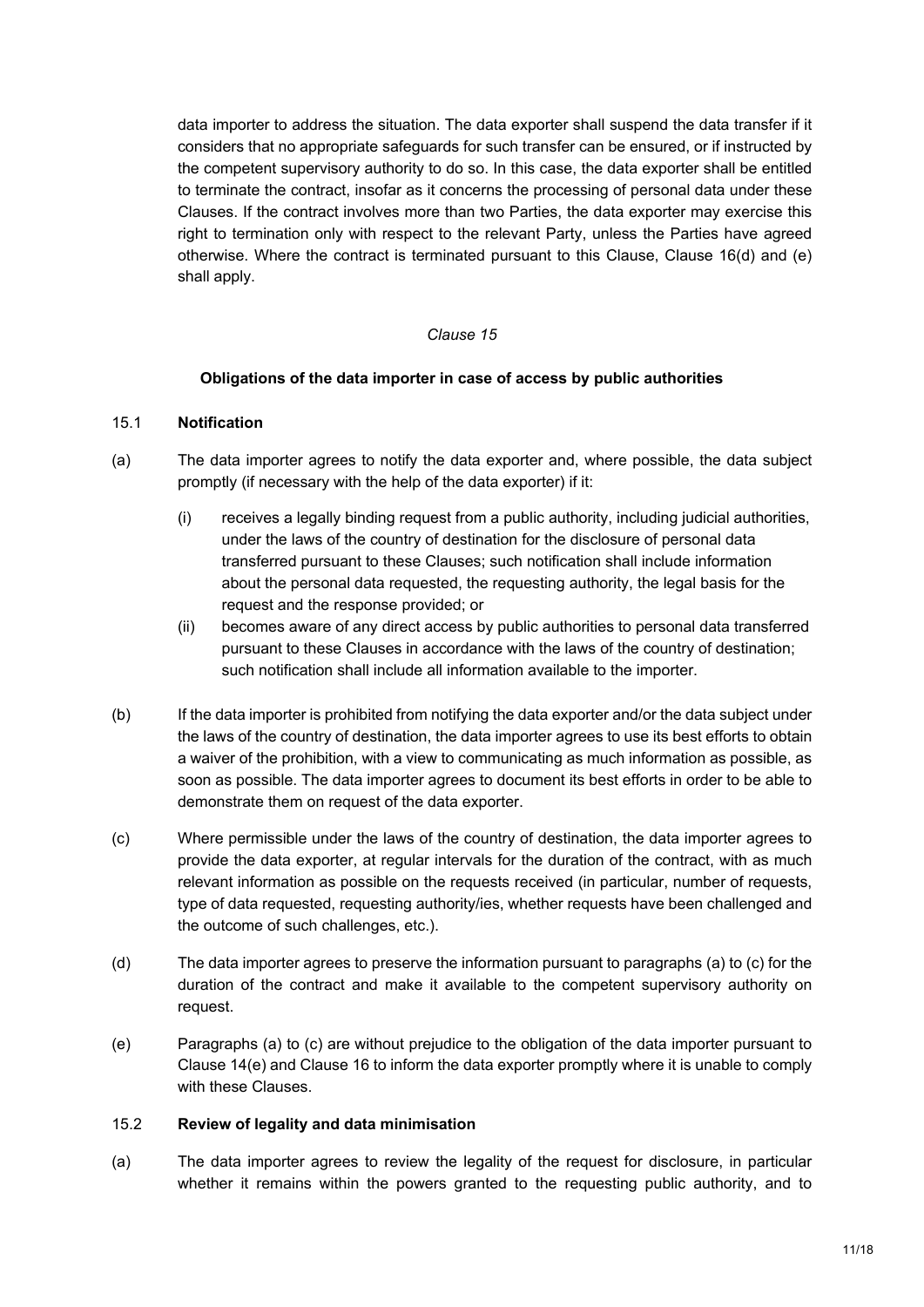challenge the request if, after careful assessment, it concludes that there are reasonable grounds to consider that the request is unlawful under the laws of the country of destination, applicable obligations under international law and principles of international comity. The data importer shall, under the same conditions, pursue possibilities of appeal. When challenging a request, the data importer shall seek interim measures with a view to suspending the effects of the request until the competent judicial authority has decided on its merits. It shall not disclose the personal data requested until required to do so under the applicable procedural rules. These requirements are without prejudice to the obligations of the data importer under Clause 14(e).

- (b) The data importer agrees to document its legal assessment and any challenge to the request for disclosure and, to the extent permissible under the laws of the country of destination, make the documentation available to the data exporter. It shall also make it available to the competent supervisory authority on request.
- (c) The data importer agrees to provide the minimum amount of information permissible when responding to a request for disclosure, based on a reasonable interpretation of the request.

# SECTION IV – FINAL PROVISIONS

### *Clause 16*

### **Non-compliance with the Clauses and termination**

- (a) The data importer shall promptly inform the data exporter if it is unable to comply with these Clauses, for whatever reason.
- (b) In the event that the data importer is in breach of these Clauses or unable to comply with these Clauses, the data exporter shall suspend the transfer of personal data to the data importer until compliance is again ensured or the contract is terminated. This is without prejudice to Clause 14(f).
- (c) The data exporter shall be entitled to terminate the contract, insofar as it concerns the processing of personal data under these Clauses, where:
	- (i) the data exporter has suspended the transfer of personal data to the data importer pursuant to paragraph (b) and compliance with these Clauses is not restored within a reasonable time and in any event within one month of suspension;
	- (ii) the data importer is in substantial or persistent breach of these Clauses; or
	- (iii) the data importer fails to comply with a binding decision of a competent court or supervisory authority regarding its obligations under these Clauses.

In these cases, it shall inform the competent supervisory authority of such non- compliance. Where the contract involves more than two Parties, the data exporter may exercise this right to termination only with respect to the relevant Party, unless the Parties have agreed otherwise.

(d) Personal data that has been transferred prior to the termination of the contract pursuant to paragraph (c) shall at the choice of the data exporter immediately be returned to the data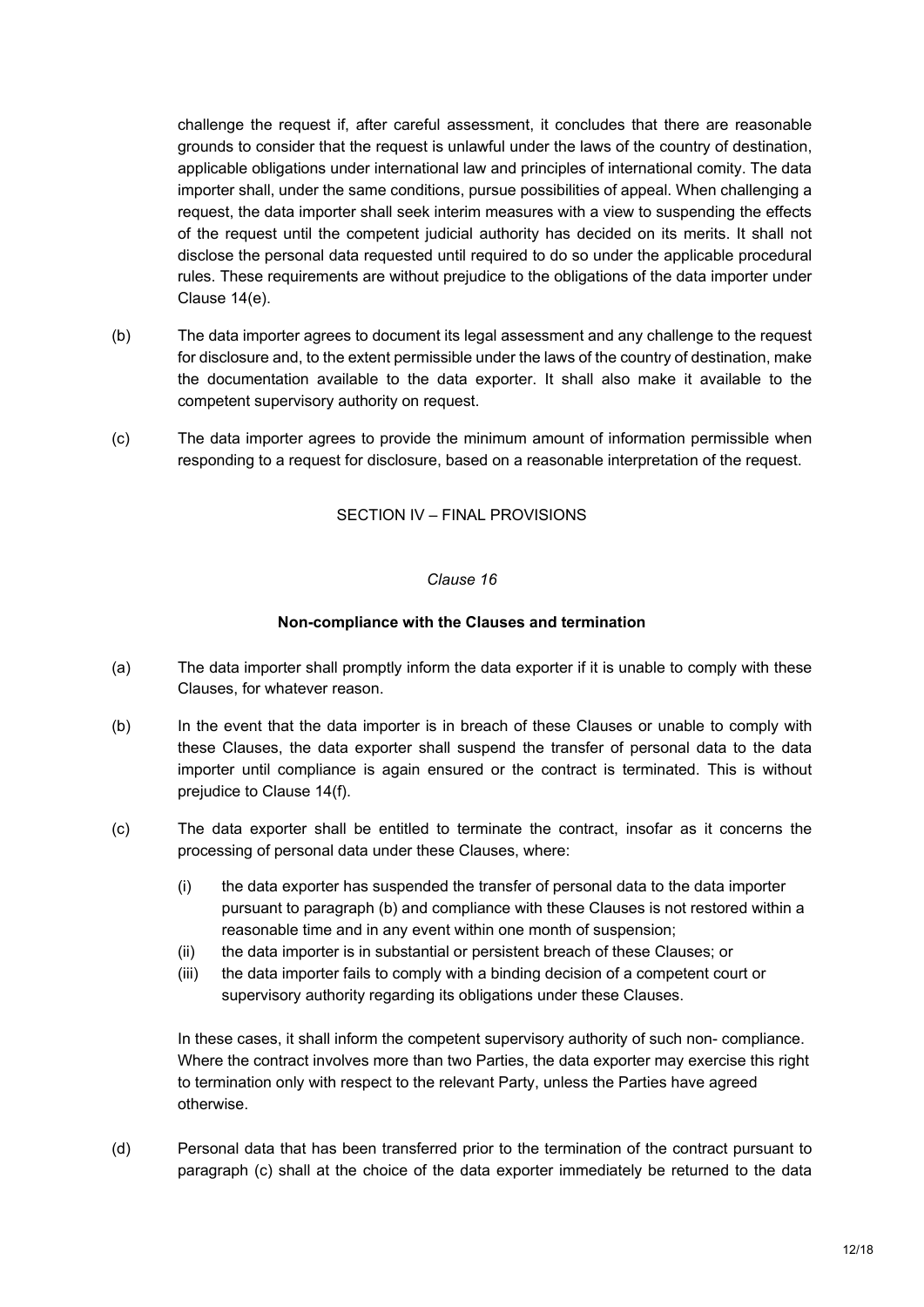exporter or deleted in its entirety. The same shall apply to any copies of the data. The data importer shall certify the deletion of the data to the data exporter. Until the data is deleted or returned, the data importer shall continue to ensure compliance with these Clauses. In case of local laws applicable to the data importer that prohibit the return or deletion of the transferred personal data, the data importer warrants that it will continue to ensure compliance with these Clauses and will only process the data to the extent and for as long as required under that local law.

(e) Either Party may revoke its agreement to be bound by these Clauses where (i) the European Commission adopts a decision pursuant to Article 45(3) of Regulation (EU) 2016/679 that covers the transfer of personal data to which these Clauses apply; or (ii) Regulation (EU) 2016/679 becomes part of the legal framework of the country to which the personal data is transferred. This is without prejudice to other obligations applying to the processing in question under Regulation (EU) 2016/679.

## *Clause 17*

# **Governing law**

These Clauses shall be governed by the law of one of the EU Member States, provided such law allows for third- party beneficiary rights. The Parties agree that this shall be the law of the **Netherlands** 

## *Clause 18*

## **Choice of forum and jurisdiction**

- (a) Any dispute arising from these Clauses shall be resolved by the courts of an EU Member State.
- (b) The Parties agree that those shall be the courts of the Netherlands.
- (c) A data subject may also bring legal proceedings against the data exporter and/or data importer before the courts of the Member State in which he/she has his/her habitual residence.
- (d) The Parties agree to submit themselves to the jurisdiction of such courts.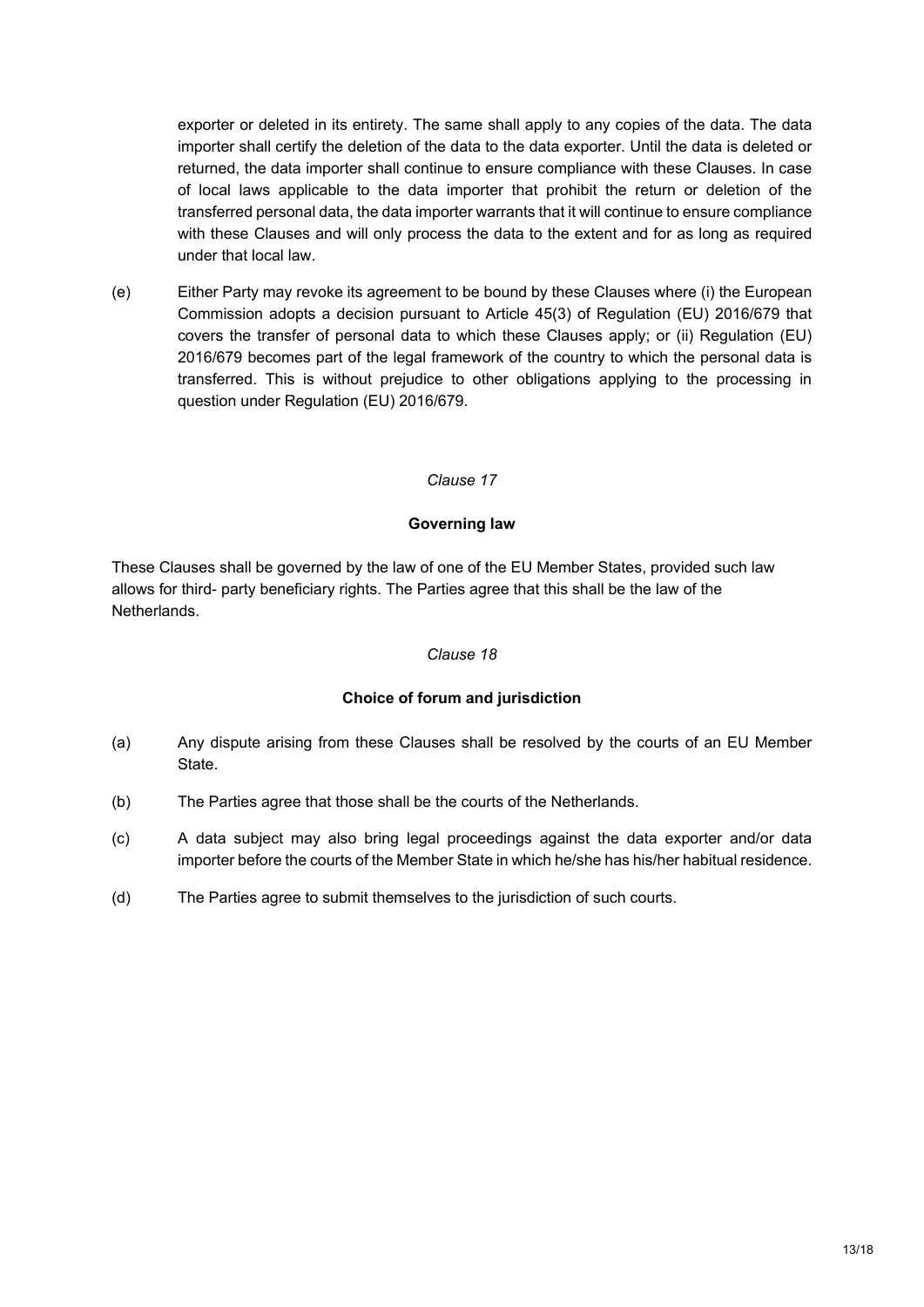## APPENDIX

EXPLANATORY NOTE:

It must be possible to clearly distinguish the information applicable to each transfer or category of transfers and, in this regard, to determine the respective role(s) of the Parties as data exporter(s) and/or data importer(s). This does not necessarily require completing and signing separate appendices for each transfer/category of transfers and/or contractual relationship, where this transparency can achieved through one appendix. However, where necessary to ensure sufficient clarity, separate appendices should be used.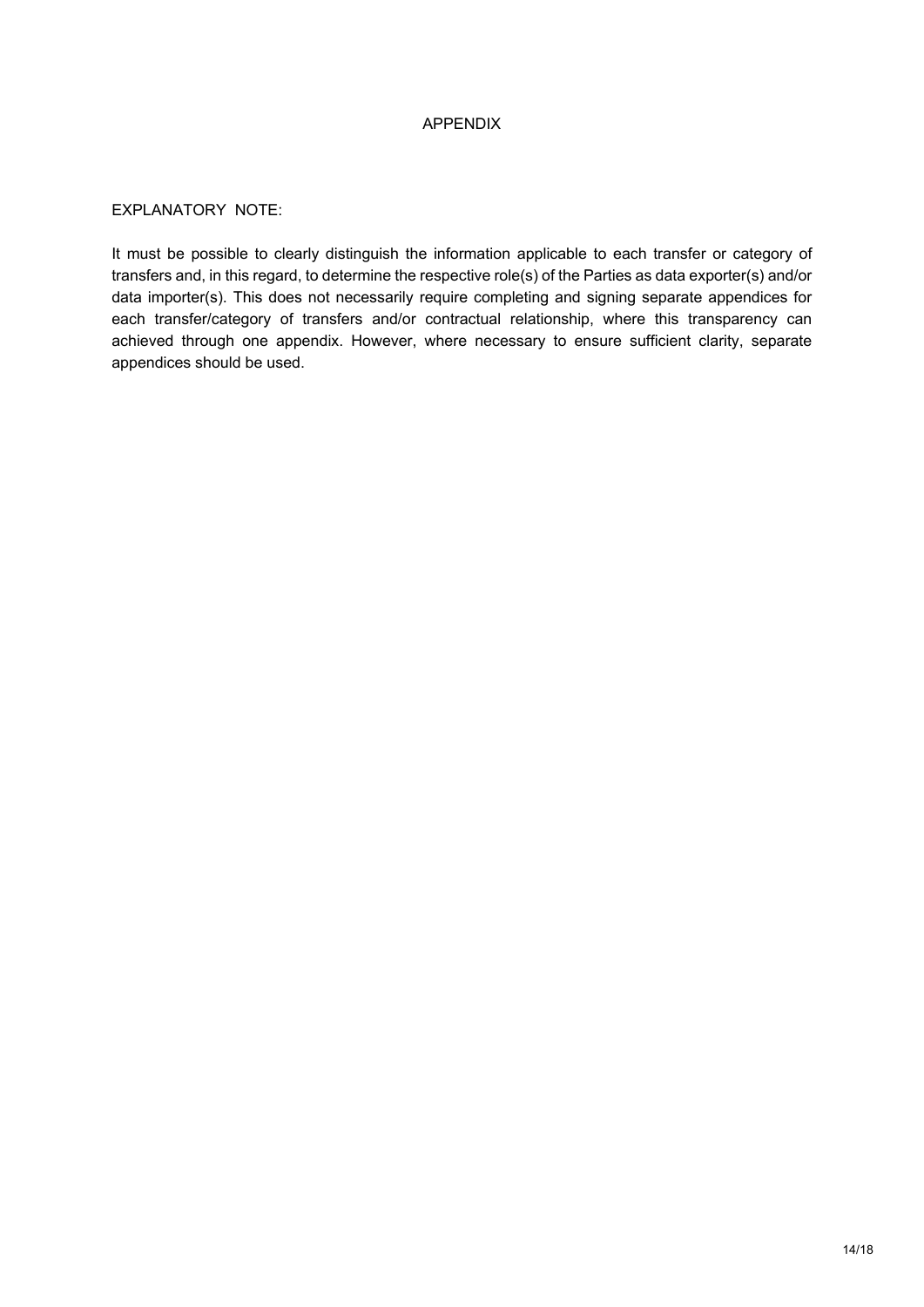# ANNEX I

### A. **LIST OF PARTIES**

#### **Data exporter:**

1. Name: Stichting Hartwig Medical Foundation Address: Science Park 408 1098 XH Amsterdam, The Netherlands Contact person's name, position and contact details: Hans van Snellenberg, managing director. h.vansnellenberg@hartwigmedicalfoundation.nl Activities relevant to the data transferred under these Clauses: Managing a database containing genetic and medical information of cancer patients Signature and date: Role: Controller

### **Data importer(s):**

| Name:                                                            |
|------------------------------------------------------------------|
| Address:                                                         |
| Contact person's name, position and contact details:             |
| Activities relevant to the data transferred under these Clauses: |
| Signature and date:                                              |

Role: Controller

### B. **DESCRIPTION OF TRANSFER**

*Categories of data subjects whose personal data transferred* 

Patients of healthcare institutions in the Netherlands.

#### *Categories of personal data transferred*

The personal data transferred concern the following categories of data: Encoded patient data (year of birth, gender, previous treatment data, post-biopsy treatment data), encoded tumor data (primary tumor, biopsy location) and encoded genetic data, including somatic (structural variants, copy number regions, purity) and germline variants.

*Sensitive data transferred (if applicable) and applied restrictions or safeguards that fully take into consideration the nature of the data and the risks involved, such as for instance strict purpose limitation, access restrictions (including access only for staff having followed specialised training), keeping a record of access to the data, restrictions for onward transfers or additional security measures.*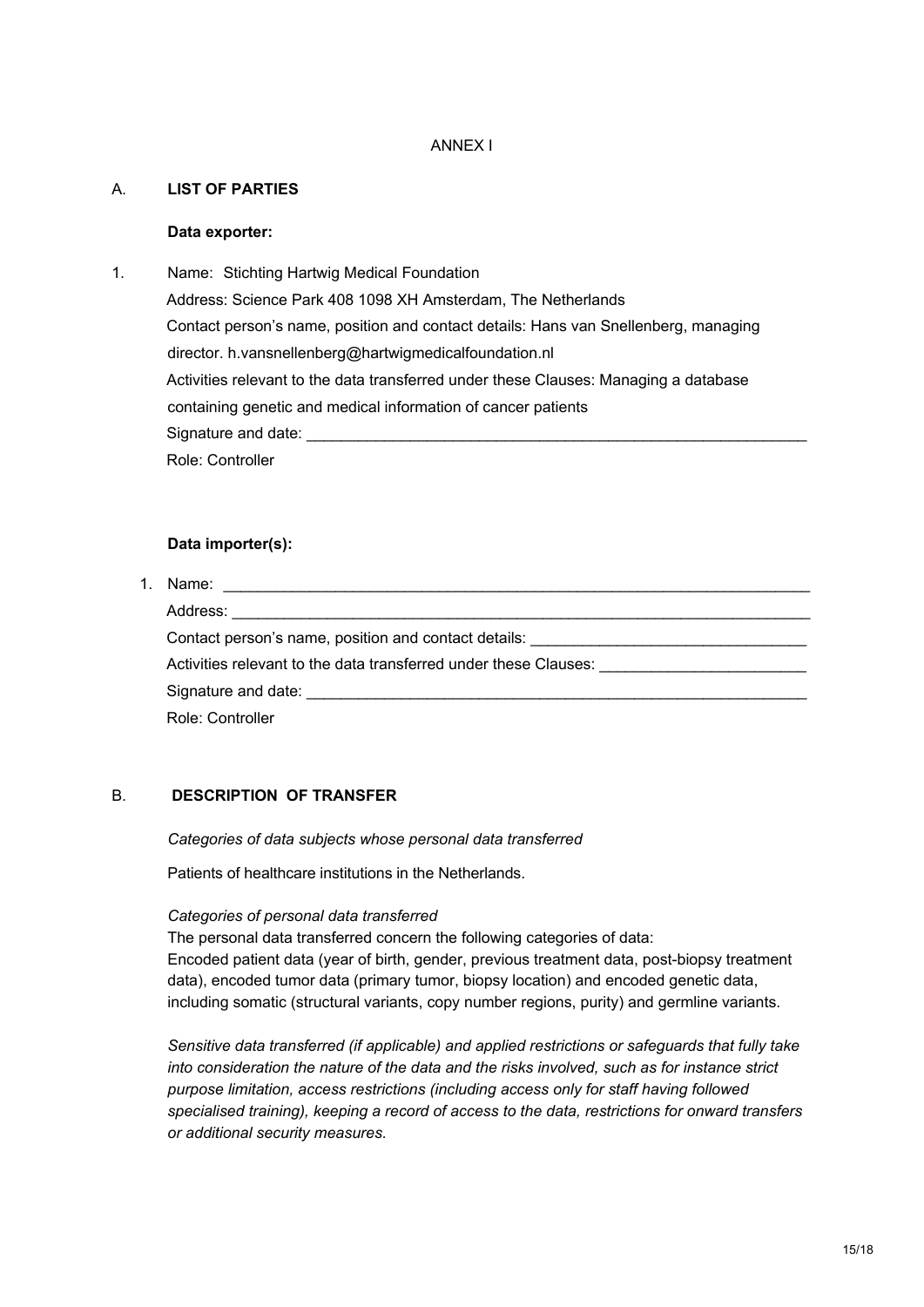Health data and genetic data. Applied restrictions and safeguards are all laid down in the License Agreement and its annexes.

*The frequency of the transfer (e.g. whether the data is transferred on a one-off or continuous basis).* 

Access to the data is being provided by use of Google Cloud Platform. As such it is a transfer on a continuous basis during the term of the license agreement. Data importers can also download the data, making it a hybrid of the two forms of data transfer.

### *Nature of the processing*

Providing the described data for scientific research.

## *Purpose(s) of the data transfer and further processing*

To enable the data importer to conduct a research as further described in the Data Access Request Form submitted to data exporter, which Data Access Request Form is attached as Appendix I to the License Agreement to which these clauses are attached.

*The period for which the personal data will be retained, or, if that is not possible, the criteria used to determine that period*  For the duration of the License Agreement.

*For transfers to (sub-) processors, also specify subject matter, nature and duration of the processing* 

The data concerned are being stored on Google Cloud Platform servers in the EU, in principle indefinitely, until the data are transfer somewhere else..

# C. **COMPETENT SUPERVISORY AUTHORITY**

*Identify the competent supervisory authority/ies in accordance with Clause 13*  Autoriteit Persoonsgegevens

 $\overline{\phantom{a}}$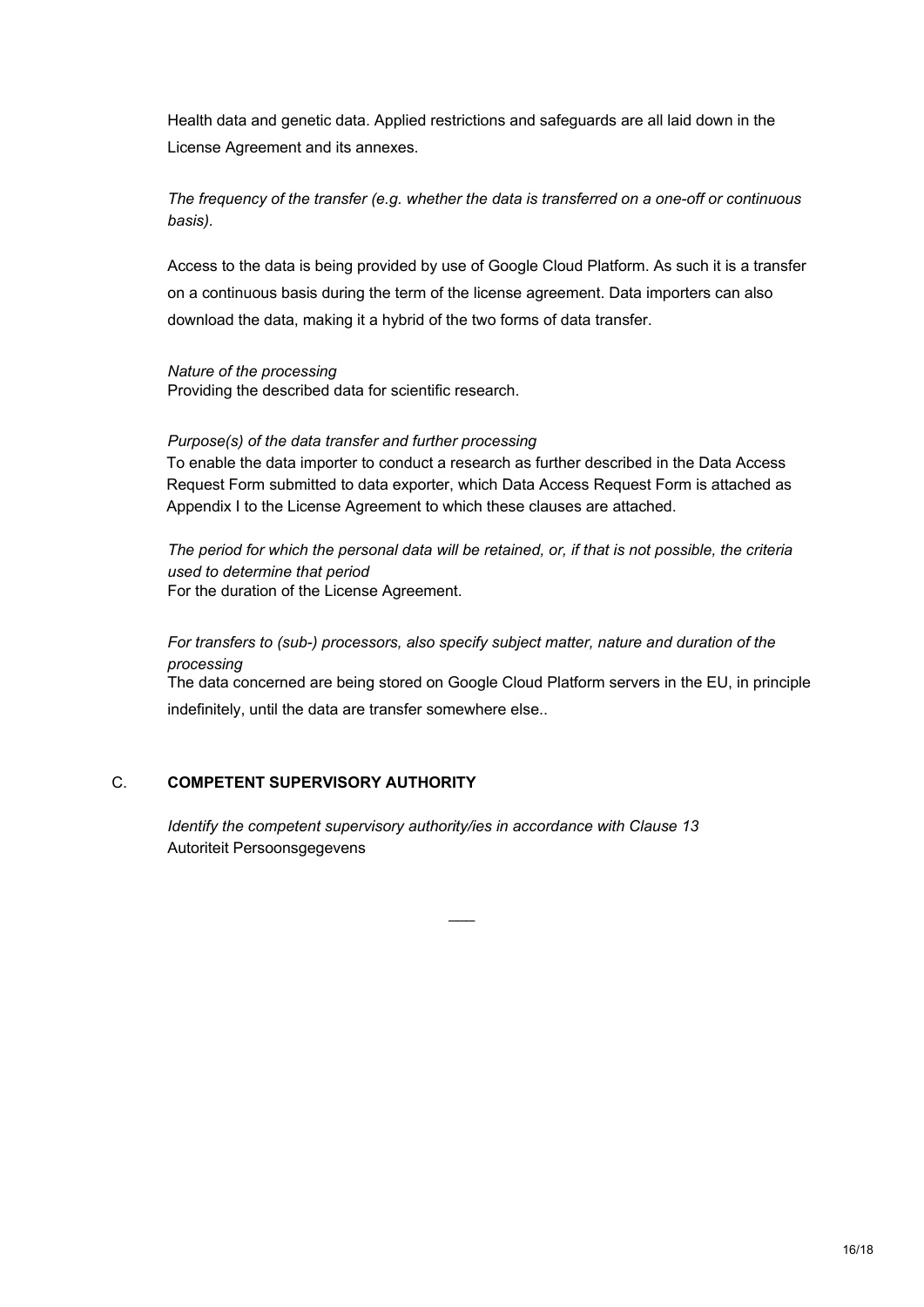### ANNEX II

# **TECHNICAL AND ORGANISATIONAL MEASURES INCLUDING TECHNICAL AND ORGANISATIONAL MEASURES TO ENSURE THE SECURITY OF THE DATA**

#### **Measures of pseudonymisation and encryption of personal data**

Patient-level data is linked to pseudonymous patient numbers, which can only be traced back to individuals by the originating hospitals. Additionally, we avoid storing personal data, which can trace back to the patients themselves, such as birth dates, names and citizen service numbers. Personal data is encrypted during storage using Customer-managed encryption keys (CMEK).

#### **Measures for ensuring ongoing confidentiality, integrity, availability and resilience of processing systems and services**

Hartwig medical foundation is ISO27001 certified on how to manage information security, this includes measures for confidentiality, integrity and availability, described in the statement of applicability. Resilience regarding the data is achieved by regularly creating backups and snapshots. Additionally, we utilize strict access control for researchers, clinicians and employees who can access the data. Additionally, we are contracted to Google, which is also ISO27001 certified.

### **Measures for ensuring the ability to restore the availability and access to personal data in a timely manner in the event of a physical or technical incident**

The data is stored in physical data centres maintained by Google. Within a data centre, measures are taken to ensure restore availability in the event of a physical or technical incident, described by the vendor, Google. Additionally, the data is backed up in a physically separate region (Finland). We use standard storage for our backups, which means that we have a fast way of recovering our data if there is an incident. All code that we use for servicing is committed to GitHub/Docker/Cloud repository, making rolling out code on other Google environments easy.

#### **Processes for regularly testing, assessing and evaluating the effectiveness of technical and organisational measures in order to ensure the security of the processing**

Hartwig medical foundation and Google are ISO27001 Certified, which states measures to ensure testing, assessing and evaluating the security of the processes.

## **Measures for user identification and authorisation**

For the Google Cloud Platform (GCP) an account linked to a personal institutional account is obligated. To ensure only personal access, multifactor authentication is required. Such accounts are only allowed to access the data when a full data access procedure is completed, which includes multiple tests to ensure the integrity of the data. Users allowed to access the data are registered in the license agreement, which is signed by the authorised person.

#### **Measures for the protection of data during transmission**

Users of the data can transfer the data to do the processing locally. Measures were taken by Google to ensure the protection of data during transfer to local machines. Users can access and analyze the data within GCP, secured by Google.

## **Measures for the protection of data during storage**

The data is encrypted during storage using Customer-managed encryption keys (CMEK). Access to the data is exclusively granted to researchers when a license agreement is signed, making them accountable for securing the storage of data after download.

## **Measures for ensuring physical security of locations at which personal data are processed**

Hartwig Medical Foundation ensures physical security by access to the facility using electronic tags. The google data centres apply security measures like defence systems, comprehensive camera coverage and biometric authentication. Both organisations are ISO27001 certified, which ensures both organisational and physical security measures.